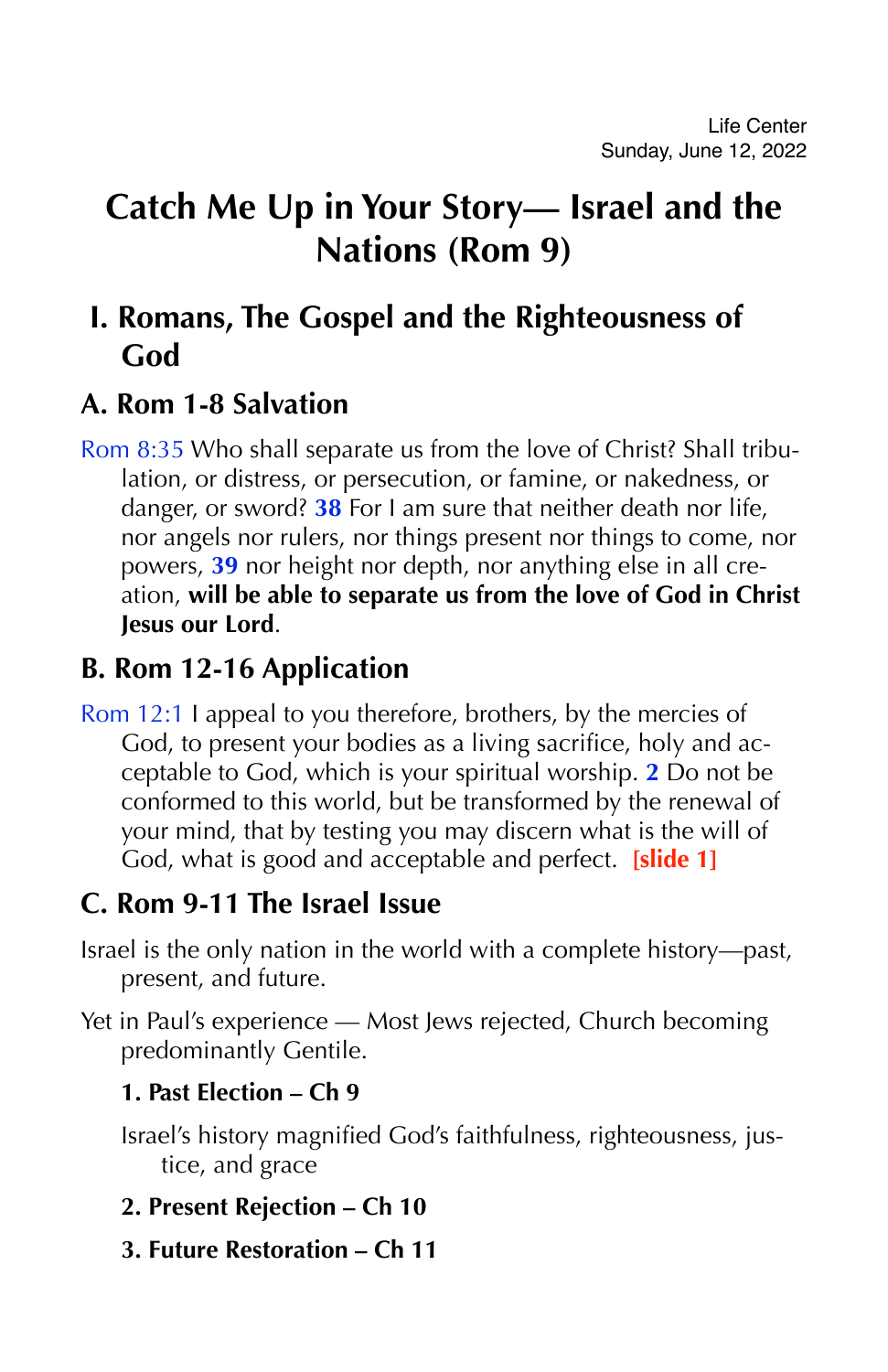# **D. Other Issues**

- **1. Paul's Reputation** Considered a traitor; Coming confrontation— prayer for journey to Jerusalem.
- 2. God's Character Promises to Israel consistent with dynamics of only some Jews and many Gentiles coming to faith. Analysis of the surprising rejection and reception of the gospel of Christ. Rom 11:1-10 Many Jews coming to faith. 11:11-32 future climax "All Israel will be saved!" (26) Stunning Doxology(33-36) **Oh, the depth of the riches and wisdom and knowledge of God!**

# **II. Paul, Israel, and God's Promises (9:1-6)**

### **A. Paul's Anguish**

Rom 9:1 I am speaking the **truth in Christ**—I am not lying; my **conscience** bears me witness in the **Holy Spirit**— **2** that I have **great sorrow** and **unceasing anguish** in my **heart**. **3** For I could wish that I **myself** were **accursed** and cut off from Christ **for the sake of** my **brothers**, my **kinsmen** according to the flesh.

Sincere… Sacrificial … Like Moses … yet substitutionary

### **B. Israel's Privileges (9:4-5)**

- 4 And *they were all* **filled with the Holy Spirit** and began to speak in other tongues as the Spirit gave them utterance.
- Ro 9:4 They are Israelites, and to them belong the **adoption**, the **glory**, the **covenants**, the **giving of the law**, the **worship**, and the **promises**. **5** To them belong the **patriarchs**, and from their race, according to the flesh, is the **Christ**, **who is God over all**, **blessed forever**. Amen.

High Christology

#### **C. God Keeps His Promises (9:6a) Thesis of Chapters 9-11)**

Rom 9:6a But it is not as though the word of God has failed.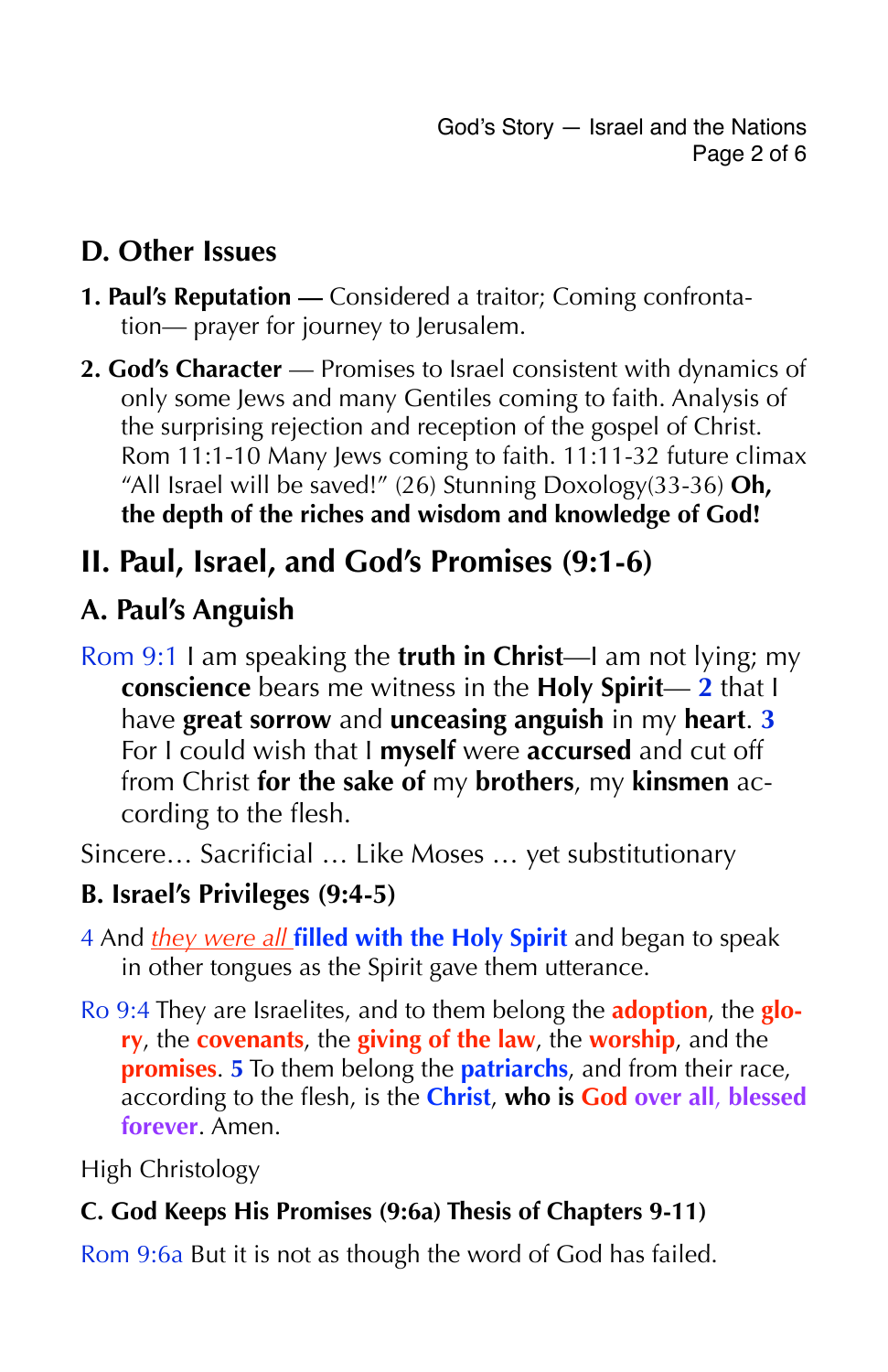#### **D. Not all Israel is Israel (9:6b) Thesis of Ro 9:7-29**

Rom 9:6b For not all who are descended from Israel belong to Israel,

# **III. Promises and God's Free Choices**

#### **God is free to narrow or expand the bounds of the Promises**

#### These are NATIONAL not INDIVIDUAL Promises

#### **A. Isaac over Ishmael**

Rom 9:7 and **not all are children of Abraham** because they are his offspring, but "**Through Isaac** shall your offspring be **named** *(lit. Called)*." **8** This means that **it is not the children of the flesh** who are the children of God, but the **children of the promise** are *counted* as offspring. **9** For this is what **the promise** said: "About this time next year I will return, and Sarah shall have a son."

#### **B. Jacob over Esau**

- Rom 9:10 And not only so, but also when Rebekah had conceived children by one man, our forefather Isaac, **11** though they were **not yet born** and had **done nothing** either good or bad—in order that **God's purpose of election** might continue, **not because** of **works** but **because** of **him who calls**— **12** she was told, "The older will serve the younger." **13** As it is written, "Jacob I loved, but Esau I hated."
- Purpose *prothesis*: plan or intention
- Election *eklogé:* to call out from a group
- Call when God calls, it is a summons, He doesn't just invite Jacob to a certain privilege, he brings him to it. Not a matter of CHANCE but of DETERMINATION of God's call.

### **C. Pharoah (14-18)**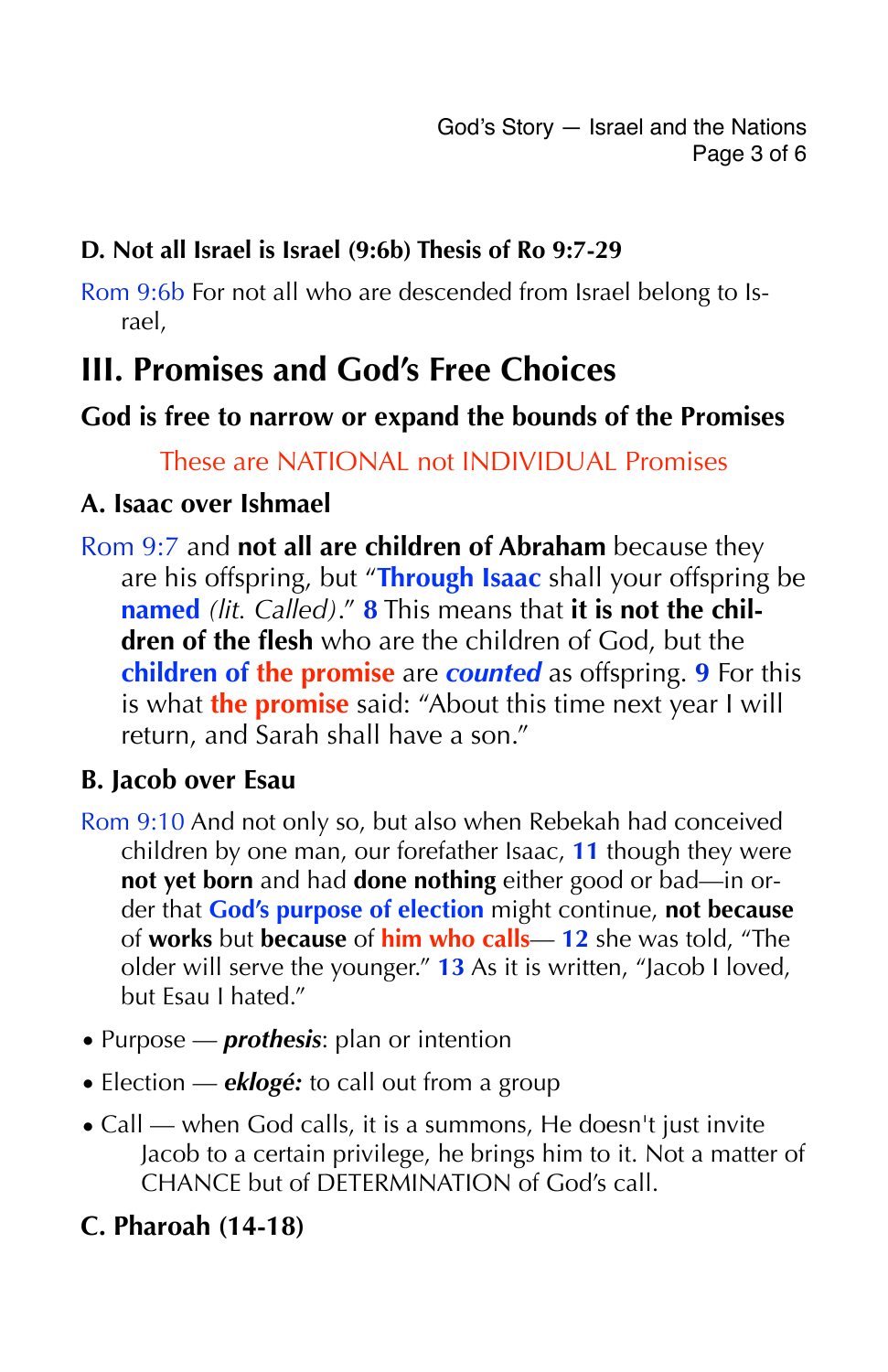- Rom 9:14 What shall we say then? Is there **injustice** on God's part? **By no means! 15** For he says to Moses, "**I will have mercy** on whom I have mercy, and **I will have compassion** on whom I have compassion." **16** So then it depends not on human **will** or **exertion**, but on **God, who has mercy. [slide 2]**
- **17** For the **Scripture** says to **Pharaoh**, "For **this** very **purpose** I have raised you up, that I **might show my power** in you, and that **my name** might be **proclaimed in all the earth**." **18** So then he has mercy on whomever he wills, and he hardens whomever he wills.
- No logical explanation of the tension between God's sovereign righteousness and human culpability. It is **Mystery** and **Mercy!**
- **NIV desire** or **effort NKJ** him who **wills** or him who **runs**
- **God's Freedom** flows from His EXISTENCE YHWH, I AM
- **God's Purpose** goes beyond justice. If he could only do what is just, he would have to **condemn all of us!** No one **deserves** mercy.
- Paul's Justification by Faith does not contradict the O.T. depiction that the Jews are God's CHOSEN people.

#### **The PROMISE of the Father is for YOU**

### **IV. The Freedom of God (9:19-29)**

#### **A. Accountablity, Ownership, and Purpose (19-23)**

- Rom 9:19 You will say to me then, "**Why** does he still find fault? For **who can resist his will?**" 20 But **who are you**, O **man**, t**o answer back** to **God**? Will what is molded *(Gk — plasma)* say to its molder, "Why have you made me like this?" 21 **Has the potter no right over the clay**, to make out of the same lump one vessel for honorable use and another for dishonorable use?
- 22 **What if God**, desiring to show his **wrath** and to make known his **power**, has **endured with much patience** vessels of wrath *prepared* for destruction, 23 in order to **make known the riches of**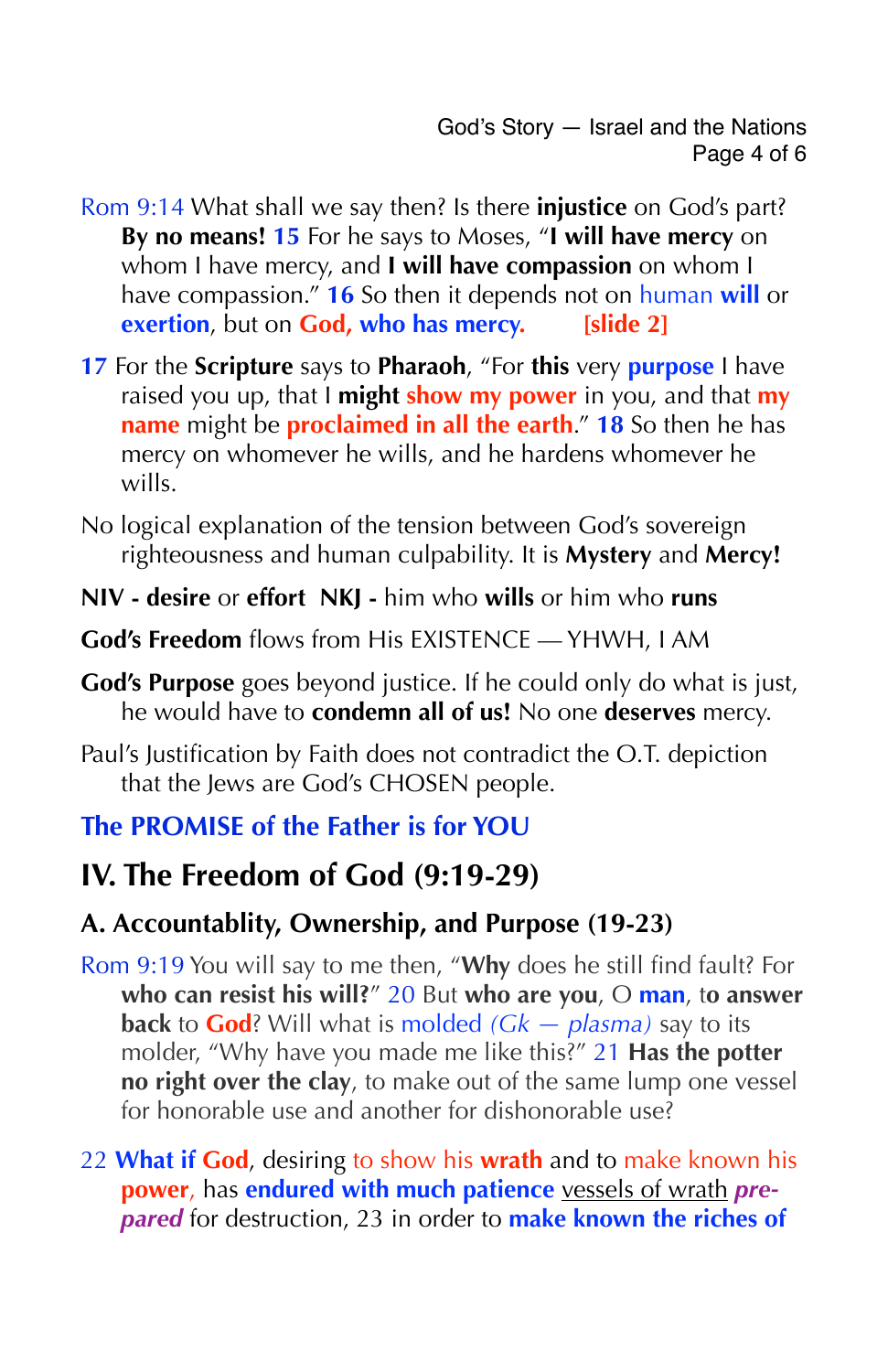**his glory** for vessels of mercy, which *he has prepared* beforehand **for glory**—

### **C. Calling — Sovereign Mercy (24-29)**

#### **Gentiles**

Rom 9:24 even us whom he has called, not **from the Jews** only but also **from the Gentiles? 25** As indeed he says in **Hosea**,

 "Those who were **not my people I will call 'my people**,' and her who was **not beloved I will call 'beloved.'** " (H 2:23)

**26** "And *in the very place* where it was said to them, 'You are **not my people,**'

there they will be called **'sons of the living God.'** " (H 1:10)

#### **Jews**

#### **27** And **Isaiah** cries out **concerning Israel:**

- "Though the number of the sons of Israel be as the sand of the sea, **only a remnant** of them will be **saved**, ( Is 10:22)
- **28** for the Lord will carry out his sentence upon the earth fully and without delay."
- **29** And as Isaiah predicted,
- "If the Lord of hosts had not left us offspring, we would have been like Sodom and become like Gomorrah."

# **V. The Joy of Our Salvation**

All Israel shall be saved! All the ends of the earth will know.

**Rev 7 — 144,000 of Israel, a multitude no man can number!** *Example 3 Example 3 <i> Slide 3* 

**Salvation belongs to our God** who sits on the throne, and to the **Lamb**!"

The **Call** of God **transformed** you: My people, Beloved, Sons of the living God!

You receive Power when the Holy Spirit comes upon you!